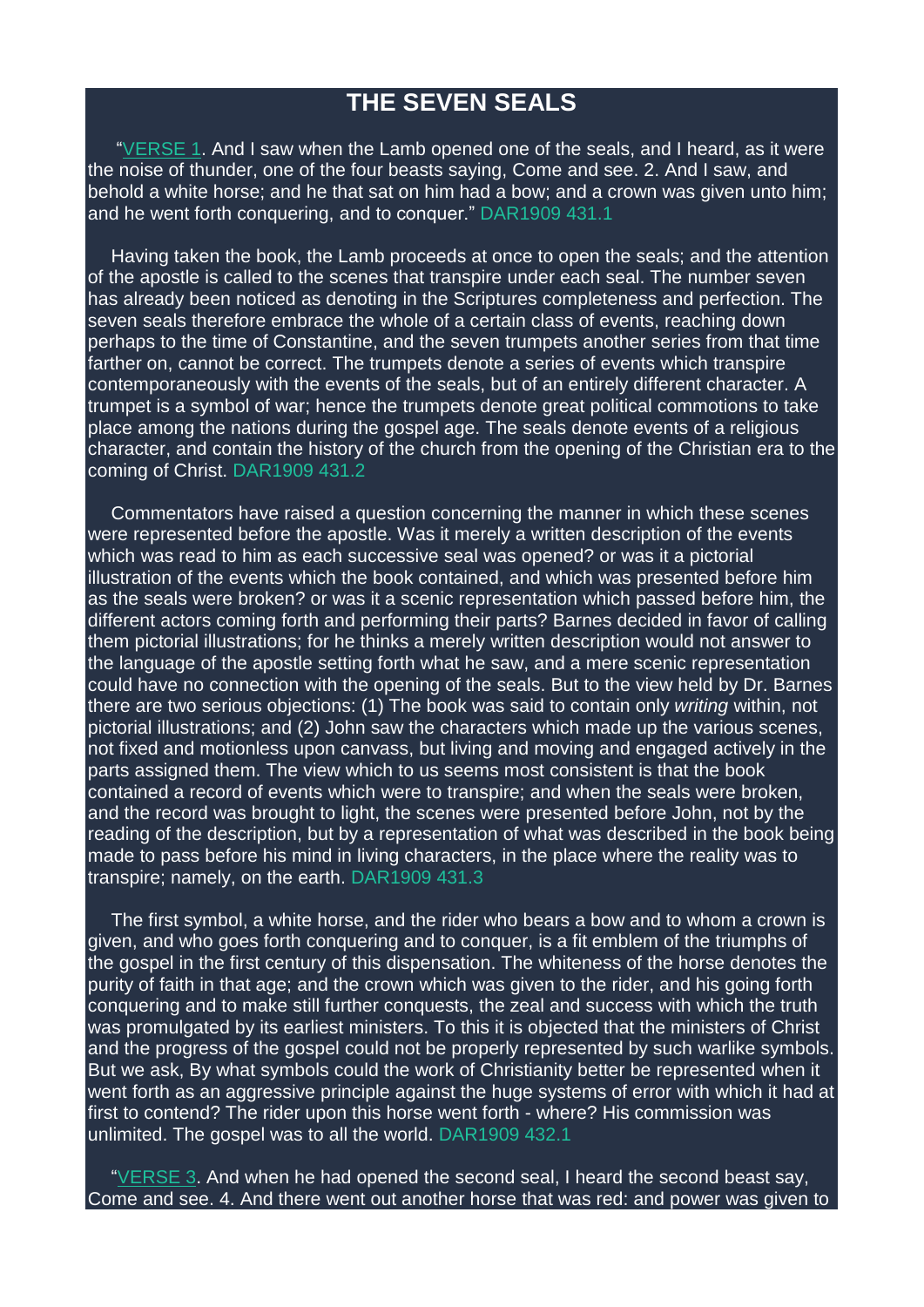him that sat thereon to take peace from the earth, and that they should kill one another: and there was given unto him a great sword." DAR1909 433.1

Perhaps the first noticeable feature in these symbols is the contrast in the color of the horses. This is doubtless designed to be significant. If the whiteness of the first horse denoted the purity of the gospel in the period which that symbol covers, the redness of the second horse would signify that in this period that original purity began to be corrupted. The mystery of iniquity already worked in Paul's day; and the professed church of Christ, it would seem, was now so far corrupted by it as to require this change in the color of this symbol. Errors began to arise. Worldliness came in. The ecclesiastical power sought the alliance of the secular. Troubles and commotions were the result. The spirit of this period perhaps reached its climax as we come down to the days of Constantine, the first socalled Christian emperor, whose conversion to Christianity is dated by Mosheim in A.D. 323. - *Ecclesiastical Commentaries.* DAR1909 433.2

**Of this period Dr. Rice remarks:** "It represents a secular period, or union of church and state. Constantine aided the clergy, and put them under obligations to him. He legislated for the church, called the Council of Nicaea, and was most prominent in that Council, Constantine, not the gospel, had the glory of tearing down the heathen temples. The state had the glory instead of the church. Constantine made decrees against some errors, and was praised, and suffered to go on and introduce many other errors, and oppose some important truths. Controversies arose; and when a new emperor took the throne, there was a rush of the clergy to get him on the side of their peculiar tenets. Mosheim says of this period, 'There was continual war and trouble.'" DAR1909 433.3

This state of things answers well to the declaration of the prophet that power was given to him that sat on the horse "to take peace from the earth, and that they should kill one another: and there was given unto him a great sword." The Christianity of that time had mounted the throne, and bore the emblem of the civil power. DAR1909 433.4

["VERSE](https://m.egwwritings.org/en/book/1965.62838#62838) 5. And when he had opened the third seal, I heard the third beast say, Come and see. And I beheld, and lo, a black horse; and he that sat on him had a pair of balances in his hand. 6. And I heard a voice in the midst of the four beasts say, A measure of wheat for a penny, and three measures of barley for a penny; and see thou hurt not the oil and the wine." DAR1909 434.1

How rapidly the work of corruption progresses! What a contrast in color between this symbol and the first one: A black horse - the very opposite of white! A period of great darkness and moral corruption in the church must be denoted by this symbol. By the events of the second seal the way was fully opened for that state of things to be brought about which is here presented. The time that intervened between the reign of Constantine and the establishment of the papacy in A.D. 538 may be justly noted as the time when the darkest errors and grossest superstitions sprang up in the church. Of a period immediately succeeding the days of Constantine, Mosheim says:- DAR1909 434.2

"Those vain fictions, which an attachment to the Platonic philosophy and to popular opinions had engaged the greatest part of the Christian doctors to adopt before the time of Constantine, were now confirmed, enlarged, and embellished in various ways. Hence arose that extravagant veneration for departed saints, and those absurd notions of a certain fire destined to purify separate souls, that now prevailed, and of which the public marks were everywhere to be seen. Hence also the celibacy of priests, the worship of images and relics, which in process of time almost utterly destroyed the Christian religion,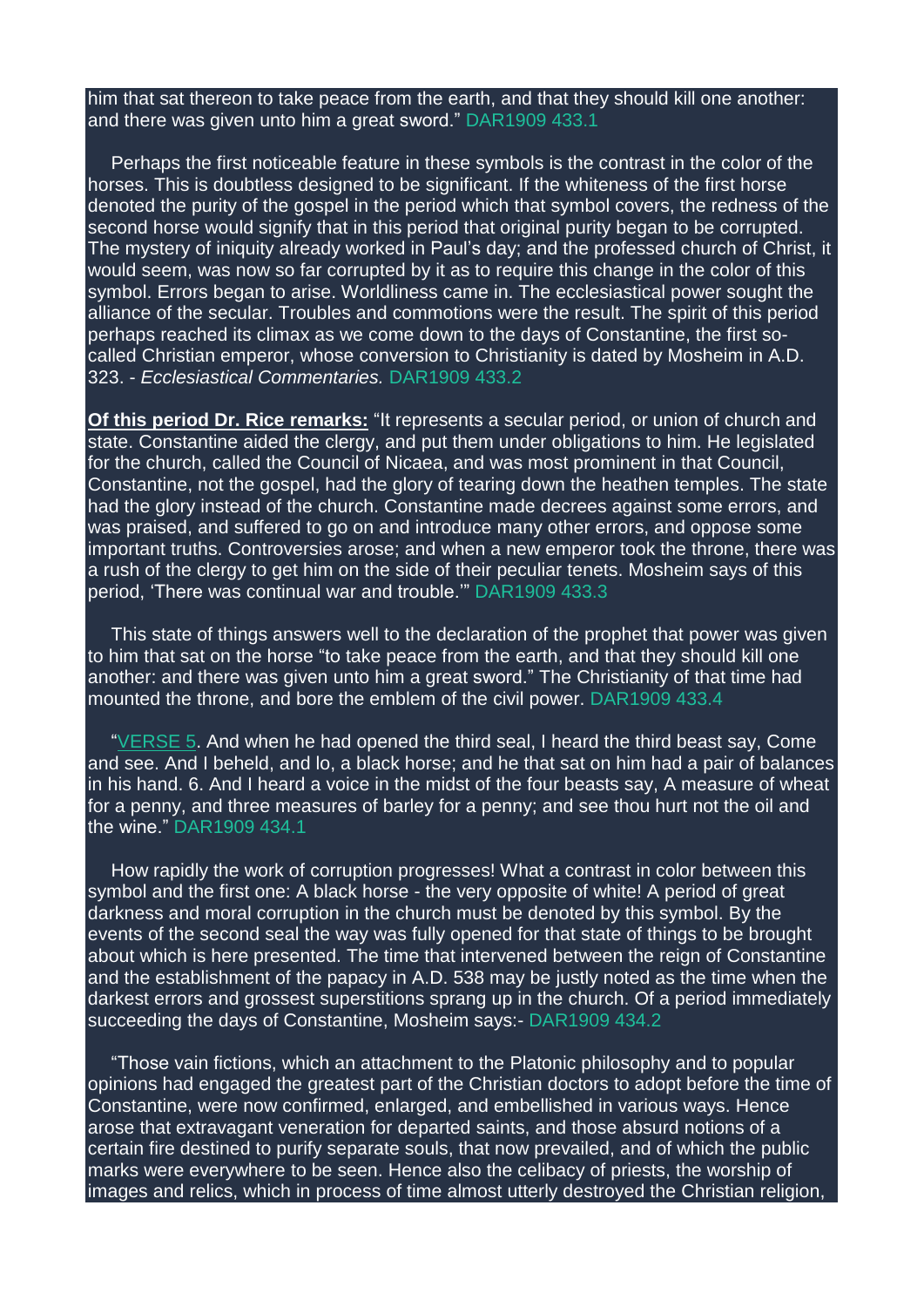or at least eclipsed its luster, and corrupted its very essence in the most deplorable manner. An enormous train of superstitions was gradually substituted for true religion and genuine piety. This odious revolution proceeded from a variety of causes. A ridiculous precipitation in receiving new opinions, a preposterous desire of imitating the pagan rites, and of blending them with the Christian worship, and that idle propensity which the generality of mankind have toward a gaudy and ostentatious religion, all contributed to establish the reign of superstition upon the ruins of Christianity. Accordingly, frequent pilgrimages were undertaken to Palestine and to the PICTURE tombs of the martyrs, as if there alone the sacred principles of virtue and the certain hope of salvation were to be acquired. The reins being once let loose to superstition, which knows no bounds, absurd notions and idle ceremonies multiplied almost every day. Quantities of dust and earth brought from Palestine, and other places remarkable for their supposed sanctity, were handed about as the most wonderful remedies against the violence of wicked spirits, and were sold and bought everywhere at enormous prices. The public processions and supplications by which the pagans endeavored to appease their gods, were now adopted into the Christian worship, and celebrated in many places with great pomp and magnificence. The virtues which had formerly been ascribed to the heathen temples, to their lustrations, to the statues of their gods and heroes, were now attributed to Christian churches, to water consecrated by certain forms of prayer, and to the images of holy men. And the same privileges that the former enjoyed under the darkness of paganism, were conferred upon the latter under the light of the gospel, or, rather, under that cloud of superstition which was obscuring its glory. It is true that, as yet, images were not very common, nor were there any statues at all. But it is at the same time as undoubtedly certain as it is extravagant and monstrous, that the worship of the martyrs was modeled, by degrees, according to the religious services that were paid to the gods before the coming of Christ. DAR1909 434.3

"From these facts, which are but small specimens of the state of Christianity at this time, the discerning reader will easily perceive what detriment the church received from the peace and prosperity procured by Constantine, and from the imprudent methods employed to allure the different nations to embrace the gospel. The brevity we have proposed to observe in this history prevents our entering into an ample detail of the dismal effects that arose from the progress and the baneful influence of superstition, which had now become universal." DAR1909 436.1

**Again he says:** "A whole volume would be requisite to contain an enumeration of the various frauds which artful knaves practiced with success to delude the ignorant, when true religion was almost entirely superseded by horrid superstition." - Ecclesiastical History, 4th cent., part 2, chapt. 3. DAR1909 436.2

This extract from Mosheim contains a description of the period covered by the black horse of the third seal that answers accurately to the prophecy. It is seen by this how paganism was incorporated into Christianity, and how, during this period, the false system which resulted in the establishment of the papacy, rapidly rounded out its full outlines, and ripened into all its deplorable perfection of strength and stature. DAR1909 437.1

**The Balances. -** "The balances denoted that religion and civil power would be united in the person who would administer the executive power in the government, and that he would claim the judicial authority both in church and state. This was true among the Roman emperors from the days of Constantine until the reign of Justinian, when he gave the same judicial power to the bishop of Rome." - *Miller's Lectures, p. 181.* DAR1909 437.2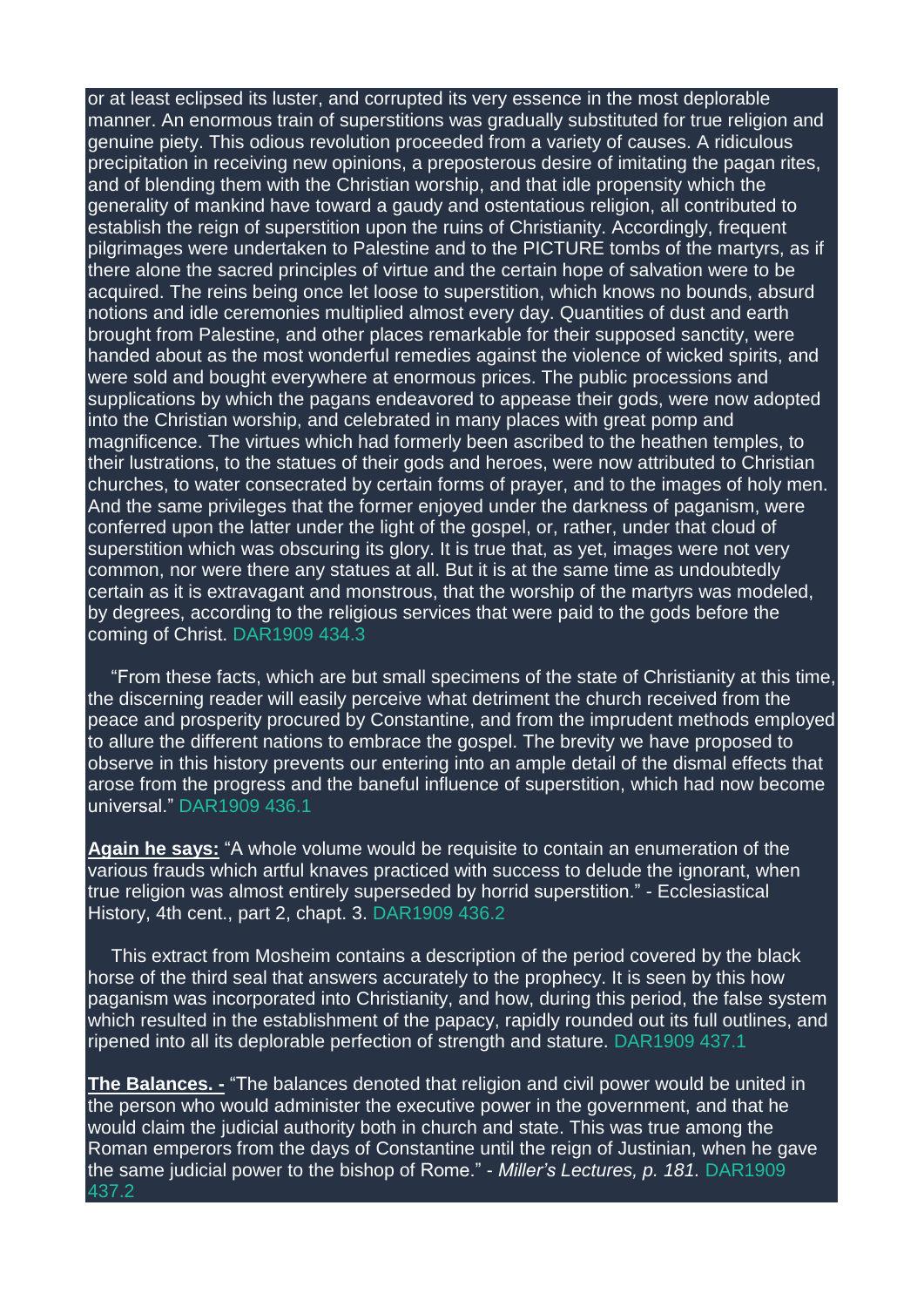**The Wheat and Barley. -** "The measures of wheat and barley for a penny denote that the members of the church would be eagerly engaged after worldly goods, and the love of money would be the prevailing spirit of the times; for they would dispose of anything for money." - *Id.* DAR1909 437.3

**The Oil and the Wine. -** These "denote the graces of the Spirit, faith and love, and there was great danger of hurting these, under the influence of so much of a worldly spirit. And it is well attested by all historians that the prosperity of the church in this age produced the corruptions which finally terminated in the falling away, and the setting up of the antichristian abominations." - *Id.* DAR1909 437.4

It will be observed that the voice limiting the amount of wheat for a penny, and saying, "Hurt not the oil and the wine," is not spoken by any one on earth, but comes from the midst of the four living creatures; signifying that, though the under shepherds, the professed ministers of Christ on earth, had no care for the flock, yet the Lord was not unmindful of them in this period of darkness. A voice comes from heaven. He takes care that the spirit of worldliness does not prevail to such a degree that Christianity should be entirely lost, or that the oil and the wine, the graces of genuine piety, should entirely perish from the earth. DAR1909 437.5

["VERSE](https://m.egwwritings.org/en/book/1965.62842#62842) 7. And when he had opened the fourth seal, I heard the voice of the fourth beast say, Come and see. 8. And I looked, and behold a pale horse: and his name that sat on him was Death, and Hell followed with him. And power was given unto him over the fourth part of the earth, to kill with sword, and with hunger, and with death, and with the beasts of the earth." DAR1909 438.1

The color of this horse is remarkable. The colors of the white, red, and black horses, mentioned in the preceding verses, are natural; but a pale color is unnatural. The original word denotes the "pale of yellowish color" that is seen in blighted or sickly plants. A strange state of things in the professed church must be denoted by this symbol. The rider on this horse is named Death; and Hell (, the grave) follows with him. The mortality is so great during this period that it would seem as if "the pale nations of the dead" had come upon the earth, and were following in the wake of this desolating power. The period during which this seal applies can hardly be mistaken. It must refer to the time in which the papacy bore its unrebuked, unrestrained, and persecuting rule, commencing about A.D. 538, and extending to the time when the Reformers commenced their work of exposing the corruptions of the papal systems. DAR1909 438.2

"And power was given unto them" - *him,* says the margin; that is, the power personified by Death on the pale horse; namely, the papacy. By the fourth part of the earth is doubtless meant the territory over which this power had jurisdiction; while the words *sword, hunger, death* (that is, some infliction which causes death, as exposure, torture, etc.), and beasts of the earth, are figures denoting the means by which it has put to death its martyrs, fifty millions of whom, according to the lowest estimate, call for vengeance from beneath its bloody altar. DAR1909 438.3

["VERSE](https://m.egwwritings.org/en/book/1965.62846#62846) 9. And when he had opened the fifth seal, I saw under the altar the souls of them that were slain for the word of God and for the testimony which they held: 10. And they cried with a loud voice, saying, How long, O Lord, holy and true, dost thou not judge and avenge our blood on them that dwell on the earth? 11. And white robes were given unto every one of them; and it was said unto them, that they should rest yet for a little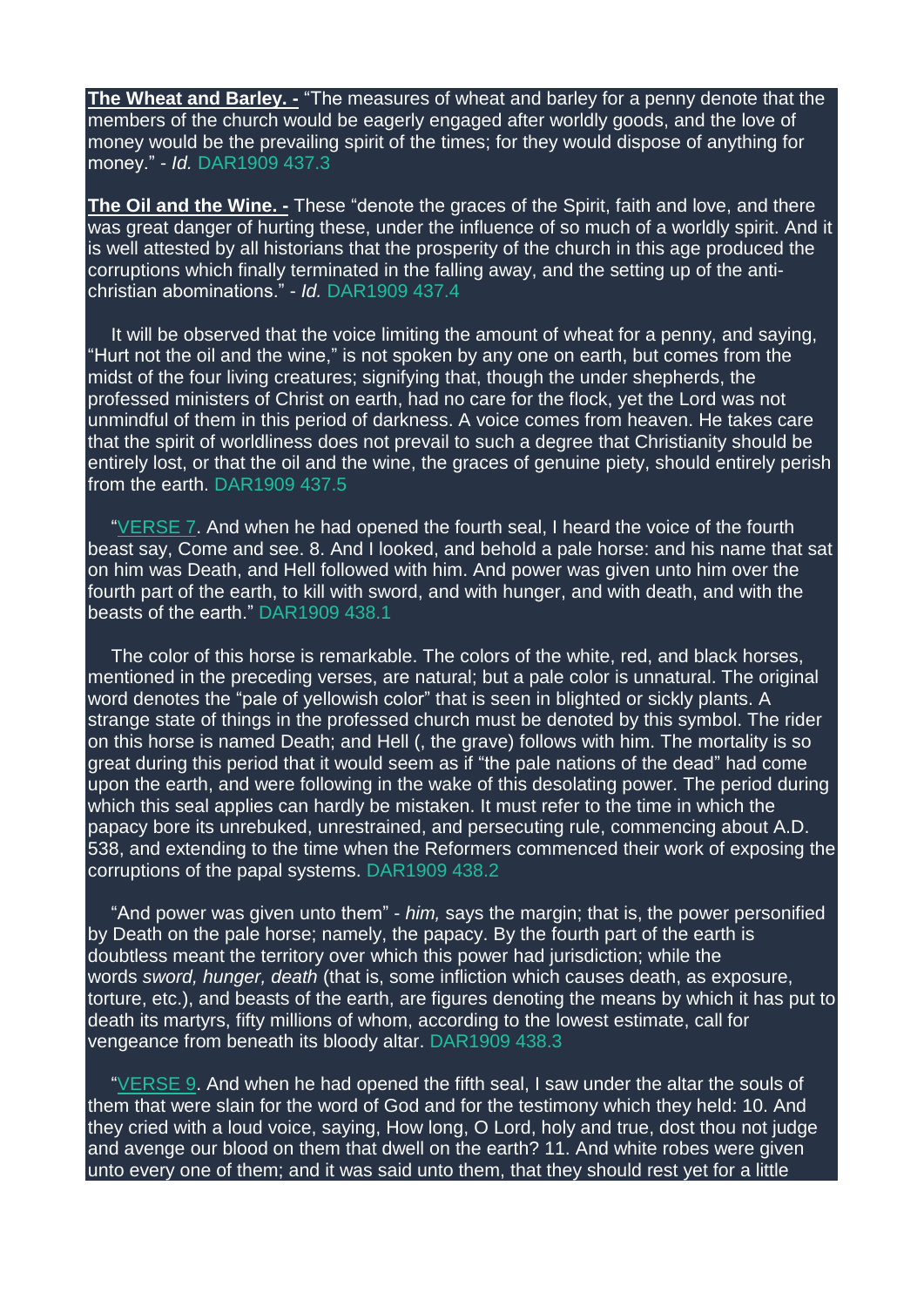season, until their fellow servants also and their brethren, that should be killed as they were, should be fulfilled." DAR1909 438.4

The events set forth as transpiring under the fifth seal are the crying of the martyrs for vengeance, and the giving to them of white robes. The questions that at once suggest themselves for solution are, Does this seal cover a period of time? and if so, what period? Where is the altar under which these souls were seen? What are these souls, and what is their condition? What is meant by their cry for vengeance? What is meant by white robes being given to them? When do they rest for a little season? and what is signified by their brethren being killed as they were? To all these questions we believe a satisfactory answer can be returned. DAR1909 439.1

1**.** *The Fifth Seal Covers a Period of Time.* **-** It seems consistent that this seal, like all the others, should cover a period of time; and the date of its application cannot be mistaken, if the preceding seals have been rightly located. Following the period of the papal persecution, the time covered by this seal would commence when the Reformation began to undermine the antichristian papal fabric, and restrain the persecuting power of the Romish Church. DAR1909 439.2

**2.** *The Altar.* **-** This cannot denote any altar in heaven, as it is evidently the place where these victims had been slain, - the altar of sacrifice. On this point, Dr. A. Clarke says: "A symbolical vision was exhibited, in which he saw an altar. And under it the souls of those who had been slain for the word of God - martyred for their attachment to Christianity - are represented as being newly slain as victims to idolatry and superstition. *The altar is upon earth, not in heaven."* A confirmation of this view is found in the fact that John is beholding scenes upon the earth. The souls are represented under the altar, just as victims slain upon it would pour out their blood beneath it, and fall by its side. DAR1909 439.3

**3.** *The Souls under the Altar.* **-** This representation is popularly regarded as a strong proof of the doctrine of the disembodied and conscious state of the dead. Here, it is claimed, are souls seen by John in a disembodied state; and they were conscious, and had knowledge of passing events; for they cried for vengeance on their persecutors. This view of the passages is inadmissible, for several reasons: (1) The popular view places these souls in heaven; but the altar of sacrifice on which they were slain, and beneath which they were seen, cannot be there. The only altar we read of in heaven is the altar of incense; but it would not be correct to represent victims just slain as under the altar of incense, as that altar was never devoted to such a use. (2) It would be repugnant to all our ideas of the heavenly state, to represent souls in heaven *shut up* under an altar. (3) Can we suppose that the idea of *vengeance* would reign so supreme in the minds of souls in heaven as to render them, despite the joy and glory of that ineffable state, dissatisfied and uneasy till vengeance was inflicted upon their enemies? Would they not rather rejoice that persecution raised its hand against them, and thus hastened them into the presence of their Redeemer, at whose right hand there is fulness of joy, and pleasures forevermore? But, further, the popular view which puts these souls in heaven, puts the wicked at the same time in the lake of fire, writhing in unutterable torment, and in *full view* of the heavenly host. This, it is claimed, is proved by the parable of the rich man and Lazarus, as recorded in [Luke](https://m.egwwritings.org/en/book/1965.52276#52276) 16. Now the souls brought to view under the fifth seal were those who had been slain under the preceding seal, scores of years, and most of them centuries, before. Beyond any question, their persecutors had all passed off the stage of action, and, according to the view under consideration, were suffering all the torments of hell right before their eyes. DAR1909 439.4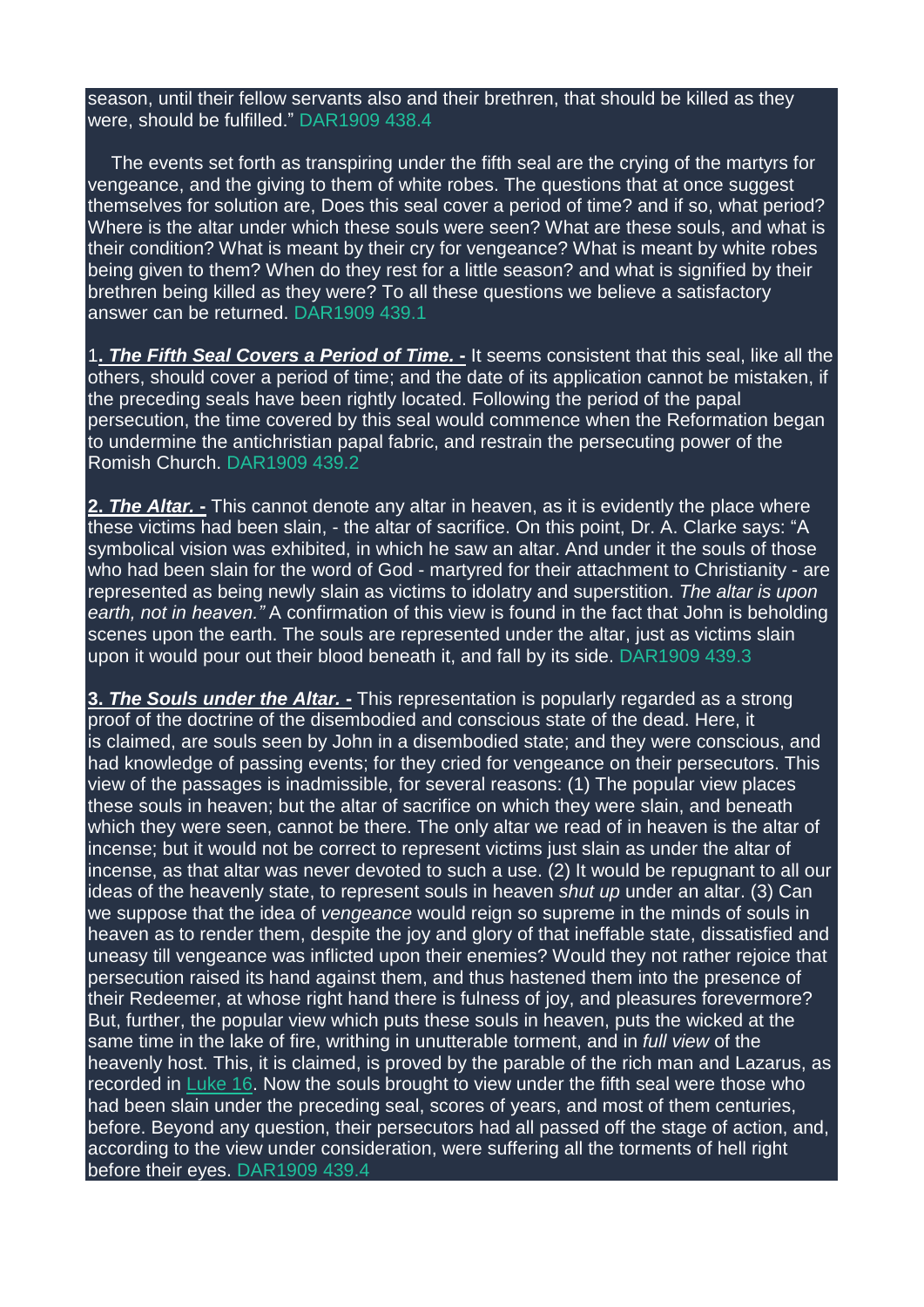Yet, as if not satisfied with this, they cry to God as though he were delaying vengeance on their murderers. What greater vengeance could they want? Or, if their persecutors were still on the earth, they must know that they would, in a few years at most, join the vast multitude daily pouring through the gate of death into the world of woe. Their amiability is put in no better light even by this supposition. One thing, at least, is evident: The popular theory concerning the condition of the dead, righteous and wicked, cannot be correct; or the interpretation usually given to this passage is not correct; for they devour each other. DAR1909 440.1

But it is urged that these souls must be conscious; for they cry to God. This argument would be of weight, were there no such figure of speech as personification. But while there is, it will be proper, on certain conditions, to attribute life, action, and intelligence to inanimate objects. Thus the blood of Abel is said to have cried to God from the ground. [Genesis](https://m.egwwritings.org/en/book/1965.184#184) 4:9, 10. The stone cried out of the wall, and the beam out of the timber answered it. [Habakkuk](https://m.egwwritings.org/en/book/1965.46461#46461) 2:11. The hire of the laborers kept back by fraud cried, and the cry entered into the ears of the Lord of sabaoth. [James](https://m.egwwritings.org/en/book/1965.61929#61929) 5:4. So the souls mentioned in our text could cry, and not thereby be proved to be conscious. DAR1909 441.1

The incongruity of the popular view on this verse is so apparent that Albert Barnes makes the following concession: "We are not to suppose that this *literally* occurred, and that John actually saw the souls of the martyrs beneath the altar, for the whole representation is symbolical: nor are we to suppose that the injured and the wronged in heaven actually pray for vengeance on those who wronged them, or that the redeemed in heaven will continue to pray with reference to things on earth; but it may be fairly inferred from this that there will be a *as real* a remembrance of the wrongs of the persecuted, the injured, and the oppressed, *as if* such a prayer were offered there; and that the oppressor has as much to dread from the divine vengeance *as if* those whom he has injured should cry in heaven to the God who hears prayer, and who takes vengeance." - *Notes on [Revelation](https://m.egwwritings.org/en/book/1965.62830#62830) 6.* DAR1909 441.2

On such passages as this, the reader is misled by the popular definition of the word *soul.* From that definition, he is led to suppose that this text speaks of an immaterial, invisible, immortal essence in man, which soars into its coveted freedom on the death of its hindrance and clog, the mortal body. No instance of the occurrence of the word in the original Hebrew or Greek will sustain such a definition. It oftenest means *life,* and is not infrequently rendered *person.* It applies to the dead as well as to the living, as may be seen by reference to [Genesis](https://m.egwwritings.org/en/book/1965.80#80) 2:7, where the word living need not have been expressed were life an inseparable attribute of the soul; and to [Numbers](https://m.egwwritings.org/en/book/1965.8747#8747) 19:13, where the Hebrew Concordance reads "dead soul." Moreover, these souls pray that their *blood* may be avenged, - an article which the immaterial soul, as popularly understood, is not supposed to possess. The word *souls* may be regarded as here meaning simply the martyrs, those who had been slain, the words *souls of them* being a periphrastic for the whole person. They were represented to John as having been slain upon the alter of papal sacrifice, on this earth, and lying dead beneath it. They certainly were not alive when John saw them under the fifth seal; for he again brings to view the same company, in almost the same language, and assures us that the first time they live after their martyrdom, is at the resurrection of the just. [Revelation](https://m.egwwritings.org/en/book/1965.63340#63340) 20:4-6. Lying there, victims of papal bloodthirstiness and oppression, they cried to God for vengeance in the same manner that Abel's blood cried to him from the ground. [Genesis](https://m.egwwritings.org/en/book/1965.186#186) 4:10. DAR1909 441.3

**4.** *The White Robes.* **-** These were given as a partial answer to their cry, "How long, O Lord, ... dost thou not judge and avenge our blood?" How was it? - They had gone down to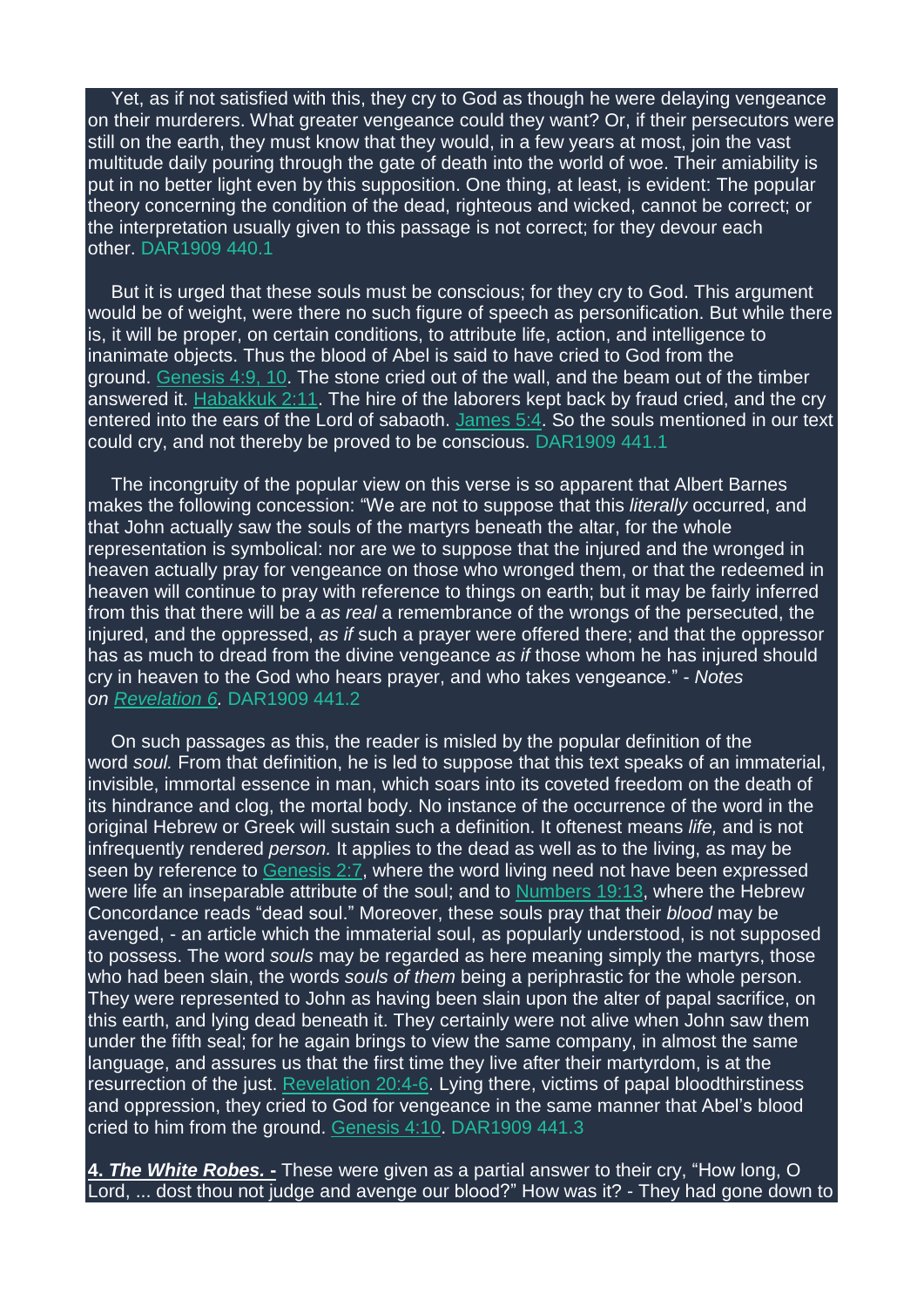the grave in the most ignominious manner. Their lives had been misrepresented, their reputations tarnished, their names defamed, their motives maligned, and their graves covered with shame and reproach, as containing the dishonored dust of the most vile and despicable of characters. Thus the Church of Rome, which then molded the sentiment of the principal nations of the earth, spared no pains to make her victims an abhorring unto all flesh. DAR1909 442.1

But the Reformation began its work. It began to be seen that the church was the corrupt and disreputable party, and those against whom it vented its rage were the good, the pure, and the true. The work went on among the most enlightened nations, the reputation of the church going down, and that of the martyrs coming up, until the corruptions of the papal abominations were fully exposed, and that huge system of iniquity stood forth before the world in all its naked deformity, while the martyrs were vindicated from all the aspersions under which that antichristian church had sought to bury them. Then it was seen that they had suffered, not for being vile and criminal, but "for the word of God, and for the testimony which they held." Then their praises were sung, their virtues admired, their fortitude applauded, their names honored, and their memories cherished. White robes were thus given unto every one of them. DAR1909 442.2

**5.** *The Little Season.* **-** The cruel work of Romanism did not altogether cease, even after the work of the Reformation had become wide-spread and well established. Not a few terrible outbursts of Romish hate and persecution were yet to be felt by the church. Multitudes more were to be punished as heretics, and to join the great army of martyrs. The full vindication of their cause was to be delayed a little season. And during this time, Rome added hundreds of thousands to the vast throng of whose blood she had already become guilty. (See Buck's Theological Dictionary, art. Persecution.) But the spirit of persecution was finally restrained; the cause of the martyrs was vindicated; and the "little season" of the fifth seal came to a close. DAR1909 443.1

["VERSE](https://m.egwwritings.org/en/book/1965.62852#62852) 12. And I beheld when he had opened the sixth seal, and, lo, there was a great earthquake; and the sun became black as sackcloth of hair, and the moon became as blood; 13. And the stars of heaven fell unto the earth, even as a fig tree casteth her untimely figs, when she is shaken of a mighty wind. 14. And the heaven departed as a scroll when it is rolled together; and every mountain and island were moved out of their places. 15. And the kings of the earth, and the great men, and the rich men, and the chief captains, and the mighty men, and every bond man, and every free man, hid themselves in the dens and in the rocks of the mountains; 16. And said to the mountains and rocks, Fall on us, and hide us from the face of him that sitteth on the throne, and from the wrath of the Lamb: 17. For the great day of his wrath is come; and who shall be able to stand?" DAR1909 443.2

Such are the solemn and sublime scenes that transpire under the sixth seal. And a thought well calculated to awaken in every heart an intense interest in divine things, is the consideration that we are now living amid the momentous events of this seal, as will presently be proved. DAR1909 443.3

Between the fifth and sixth seals there seems to be a sudden and entire change in the language, from the highly figurative to the strictly literal. Whatever may be the cause of this change, the change itself cannot well be denied. By no principle of interpretation can the language of the preceding seals be made to be literal, nor can the language of this any more easily be made to be figurative. We must therefore accept the change, even though we should be unable to explain it. There is a great fact, however, to which we would here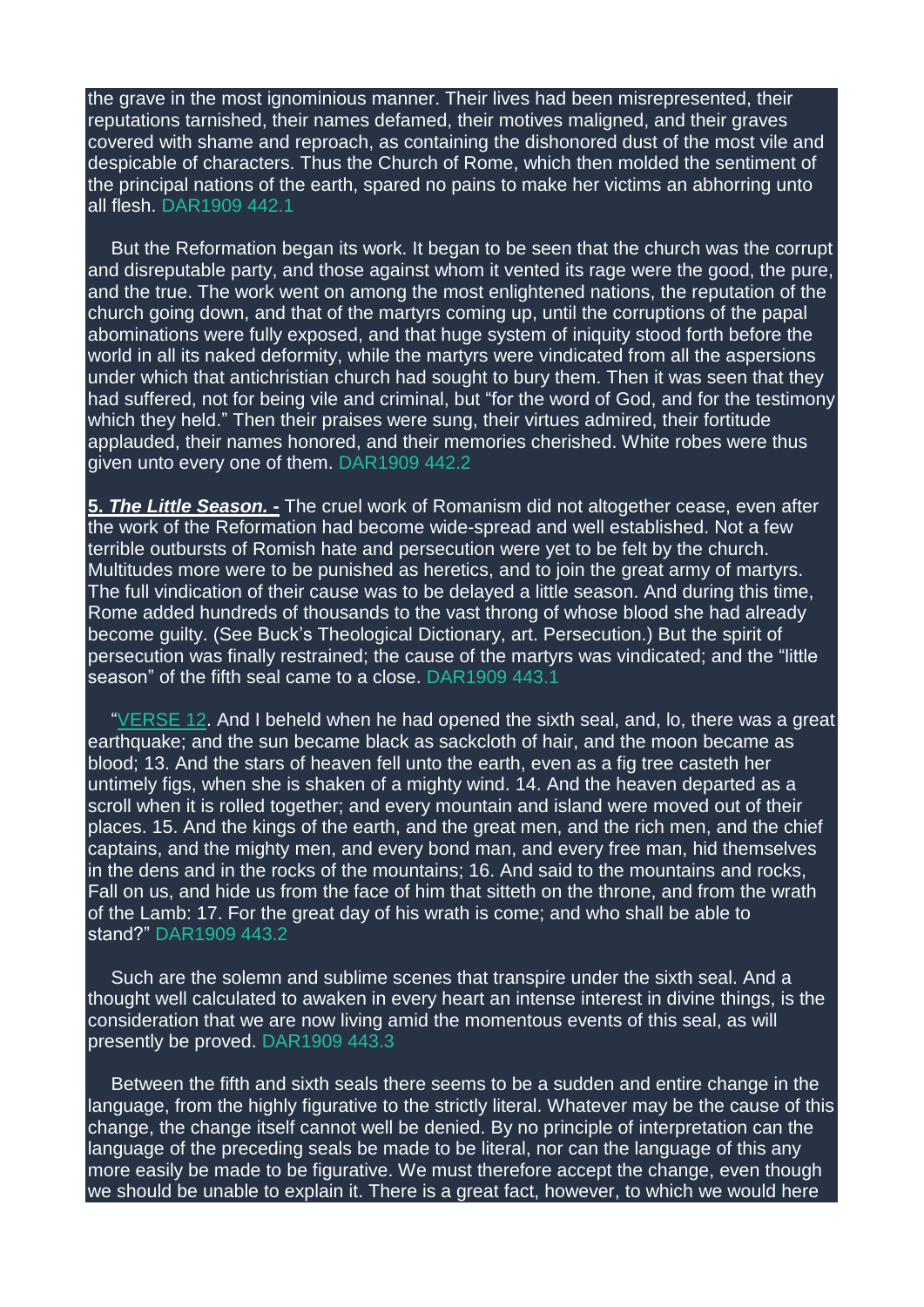call attention. It was in the period covered by this seal, that the prophetic portions of God's word were to be unsealed, and many run to and fro, or "give their sedulous attention to the understanding of these things," and thereby knowledge on this part of god's word was to be greatly increased. And we suggest that it may be for this reason that the change in the language here occurs, and that the events of this seal, transpiring at a time when these things were to be fully understood, are couched in no figures, but are laid before us in plain and unmistakable language. DAR1909 443.4

**The Great Earthquake. -** The first event under this seal, perhaps the one which marks its opening, is a great earthquake. As the most probable fulfilment of this prediction, we refer to the great earthquake of Nov. 1, 1755, known as the earthquake of Lisbon. Of this earthquake, Sears, in his Wonders of the World, pp. 50, 58, 381, says:- DAR1909 444.1

"The great earthquake of Nov. 1, 1755, extended over a tract of at least 4,000,000 square miles. Its effects were even extended to the waters in many places, where the shocks were not perceptible. It pervaded the greater portion of Europe, Africa, and America; but its extreme violence was exercised on the southwestern part of the former. In Africa, this earthquake was felt almost as severely as it had been in Europe. A great part of Algiers was destroyed. Many houses were thrown down at Fez and Mequinez, and multitudes were buried beneath the ruins. Similar effects were realized at Morocco. Its effects were likewise left at Tangier, at Tetuan, at Funchal in the Island of Madeira. It is probable that all Africa was shaken. At the north, it extended to Norway and Sweden. Germany, Holland, France, Great Britain, and Ireland were all more or less agitated by the same great commotion of the elements. Lisbon (Portugal), previous to the earthquake in 1755, contained 150,000 inhabitants. Mr. Barretti says that 90,000 persons 'were lost on that fatal day.'" DAR1909 444.2

On page 200 of the same work, we again read: "The terror of the people was beyond description. Nobody wept; it was beyond tears. They ran hither and thither, delirious with horror and astonishment, beating their faces and breasts, crying, *'Misericordia; the world's at an end!"* Mothers forgot their children, and ran about loaded with crucifixed images. Unfortunately, many ran to the churches for protection; but in vain was the sacrament exposed; in vain did the poor creatures embrace the altars; images, priests, and people were buried in one common ruin." DAR1909 445.1

The Encyclopedia Americana states that this earthquake extended also to Greenland, and of its effects upon the city of Lisbon further says: "The city then contained about 150,000 inhabitants. The shock was instantly followed by the fall of every church and convent, almost all the large public buildings, and more than one fourth of the houses. In about two hours after the shock, fires broke out in different quarters, and raged with such violence for the space of nearly three days that the city was completely desolated. The earthquake happened on a holy day, when the churches and convents were full of people. very few of whom escaped." DAR1909 445.2

Sir Charles Lyell gives the following graphic description of this remarkable phenomenon:- DAR1909 445.3

"In no part of the volcanic region of southern Europe has so tremendous an earthquake occurred in modern times as that which began on the 1st of November, 1755, at Lisbon. A sound of thunder was heard underground, and immediately afterward a violent shock threw down the greater part of that city. In the course of about six minutes, sixty thousand persons perished. The sea first retired, and laid the bar dry; it then rolled in, rising fifty feet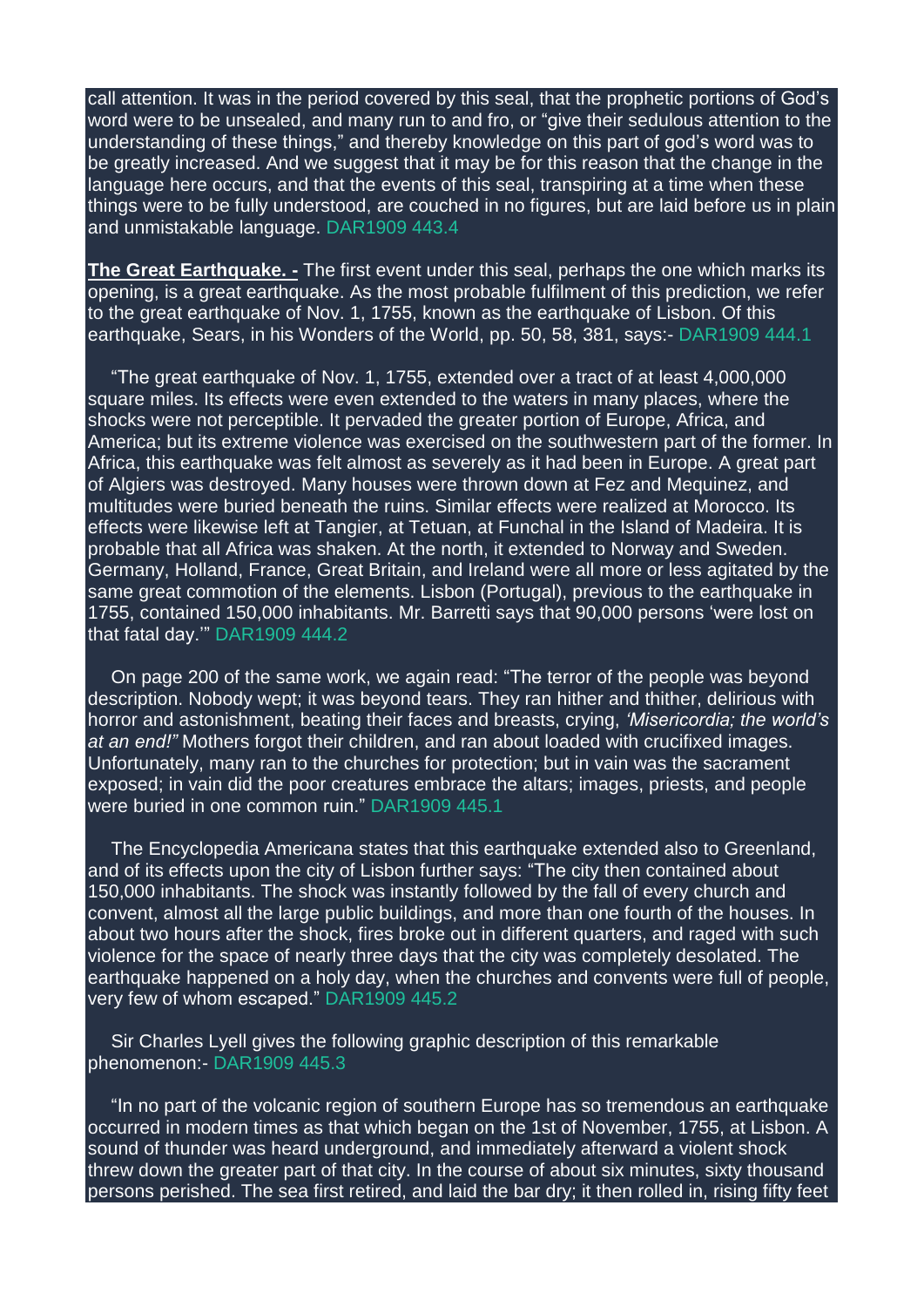above its ordinary level. The mountains of Arrabida, Estrella, Julio, Marvan, and Cintra, being some of the largest in Portugal, were impetuously shaken, as it were from their very foundations; and some of them PICTURE opened at their summits, which were split and rent in a wonderful manner, huge masses of them being thrown down into the adjacent valleys. Flames are related to have issued from these mountains, which are supposed to have been electric; they are also said to have smoked; but vast clouds of dust may have given rise to this appearance. DAR1909 445.4

"The most extraordinary circumstance which occurred at Lisbon during the catastrophe, was the subsidence of the new quay, built entirely of marble, at an immense expense. A great concourse of people had collected there for safety, as a spot where they might be beyond the reach of falling ruins; but suddenly the quay sunk down with all the people on it and not one of the dead bodies ever floated to the surface. A great number of boats and small vessels anchored near it, all full of people, were swallowed up as in a whirlpool. No fragments of these wrecks ever rose again to the surface, and the water in the place where the quay had stood is stated, in many accounts, to be unfathomable; but Whitehurst says he ascertained it to be one hundred fathoms. DAR1909 447.1

"In this case we must either suppose that a certain tract sunk down into a subterranean hollow, which would cause a 'fault' in the strata to the depth of six hundred feet, or we may infer, as some have done, from the entire disappearance of the substances engulfed, that a chasm opened and closed again. Yet in adopting this latter hypothesis, we must suppose that the upper part of the chasm, to the depth of one hundred fathoms, remained open after the shock. According to the observations made at Lisbon in 1837 by Mr. Sharpe, the destroying effects of this earthquake were confined to the tertiary strata, and were most violent on the blue clay, on which the lower part of the city is constructed. Not a building, he says, on the secondary limestone or the basalt was injured. DAR1909 447.2

"The great area over which this Lisbon earthquake extended is very remarkable. The movement was most violent in Spain, Portugal, and the north of Africa; but nearly the whole of Europe, and even the West Indies, felt the shock on the same day. A seaport called St. Ubes, about twenty miles south of Lisbon, was engulfed. At Algiers and Fez in Africa, the agitation of the earth was equally violent, and at the distance of eight leagues from Morocco, a village, with the inhabitants to the number of about eight or ten thousand persons, together with all their cattle, was swallowed up. Soon after, the earth closed again over them. DAR1909 447.3

"The shock was felt at sea, on the deck of a ship to the west of Lisbon, and produced very much the same sensation as on dry land. Off St. Lucas, the captain of the ship 'Nancy' felt his vessel shaken so violently that he thought she had struck the ground, but, on heaving the lead, found a great depth of water. Captain Clark, from Denia, in latitude 36° 24' N., between nine and ten in the morning, had his ship shaken and strained as if she had struck upon a rock. Another ship, forty leagues west of St. Vincent, experienced so violent a concussion that the men were thrown a foot and a half perpendicularly up from the deck. In Antigua and Barbados, as also in Norway, Sweden, Germany, Holland, Corsica, Switzerland, and Italy, tremors and slight oscillations of the ground were felt. DAR1909 448.1

"The agitation of lakes, rivers, and springs in Great Britain was remarkable. At Loch Lomond, in Scotland, for example, the water, without the least apparent cause, rose against its banks, and then subsided below its usual level. The greatest perpendicular height of this swell was two feet four inches. It is said that the movement of this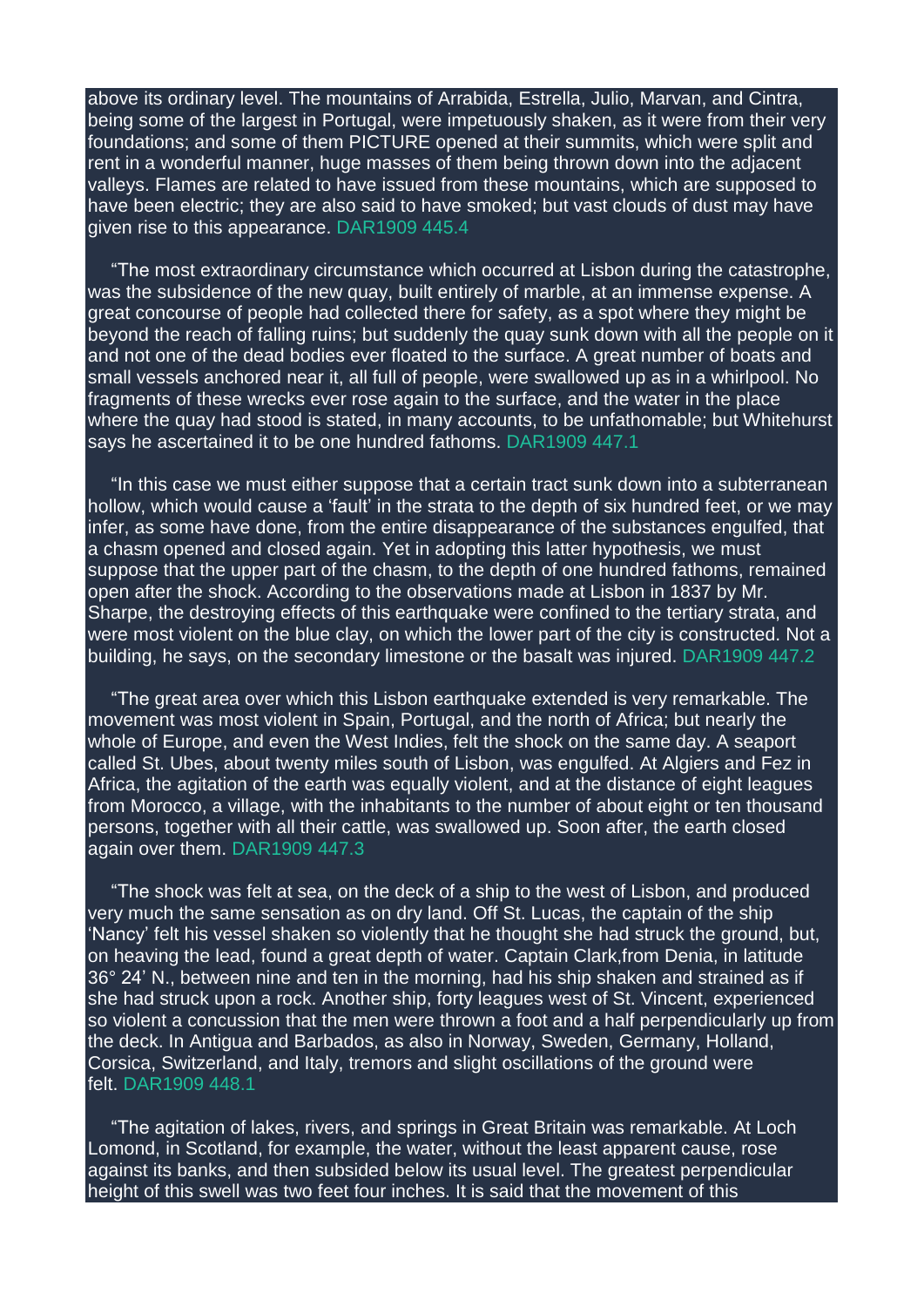earthquake was undulatory, and that it traveled at the rate of twenty miles a minute. A great wave swept over the coast of Spain, and is said to have been sixty feet high at Cadiz. At Tangier, in Africa, it rose and fell eighteen times on the coast; at Funchal, in Madeira, it rose full fifteen feet perpendicular above high-water mark, although the tide, which ebbs and flows there seven feet, was then at half ebb. Besides entering the city and committing great havoc, it overflowed other seaports in the island. At Kinsale, in Ireland, a body of water rushed into the harbor, whirled round several vessels, and poured into the market-place. DAR1909 448.2

"It was before stated that the sea first retired at Lisbon; and this retreat of the ocean from the shore at the commencement of an earthquake, and its subsequent return in a violent wave, is a common occurrence. In order to account for the phenomenon, Mitchell imagines a subsidence at the bottom of the sea from the giving way of the roof of some cavity, in consequence of a vacuum produced by the condensation of steam. Such condensation, he observes, might be the first effect of the introduction of a large body of water into fissures and cavities already filled with steam, before there had been sufficient time for the heat of the incandescent lava to turn so large a supply of water into steam, which, being soon accomplished, causes a greater explosion." - *Library of Choice Literature, Vol. VII, pp. 162,163.* DAR1909 448.3

If the reader will look on his atlas at the countries above mentioned, he will see how large a portion of the earth's surface was agitated by this awful convulsion. Other earthquakes may have been as severe in particular localities, but no other one of which we have any record, combining so great an extent with such a degree of severity, has ever been felt on this earth. It certainly supplies all the conditions necessary to constitute it a fitting event to mark the opening of the seal. DAR1909 449.1

**The Darkening of the Sun. -** Following the earthquake, it is announced that "the sun became black as sackcloth of hair." This portion of the prediction has also been fulfilled. Into a detailed account of the wonderful darkening of the sun, May 19, 1780, we need not here enter. Most persons of general reading, it is presumed, have seen some account of it. The following detached declarations from different authorities will give an idea of its nature:- DAR1909 449.2

"The dark day of Northern America was one of those wonderful phenomena of nature which will always be read of with interest, but which philosophy is at a loss to explain." - *Herschel.* DAR1909 449.3

"In the month of May, 1780, there was a terrific dark day in New England, when 'all faces seemed to gather blackness,' and the people were filled with fear. There was great distress in the village where Edward Lee lived, 'men's hearts failing them for fear' that the Judgment-day was at hand; and the neighbors all flocked around the holy man," who "spent the gloomy hours in earnest prayer for the distressed multitude." - *Tract No. 379, American Tract Society; Life of Edward Lee.* DAR1909 449.4

"Candles were lighted in many houses. Birds were silent and disappeared. Fowls retired to roost. It was the general opinion that the day of Judgment was at hand." - *President Dwight, in Connecticut Historical Collections.* DAR1909 450.1

"The darkness was such as to occasion farmers to leave their work in the field, and retire to their dwellings. Lights became necessary to the transaction of business within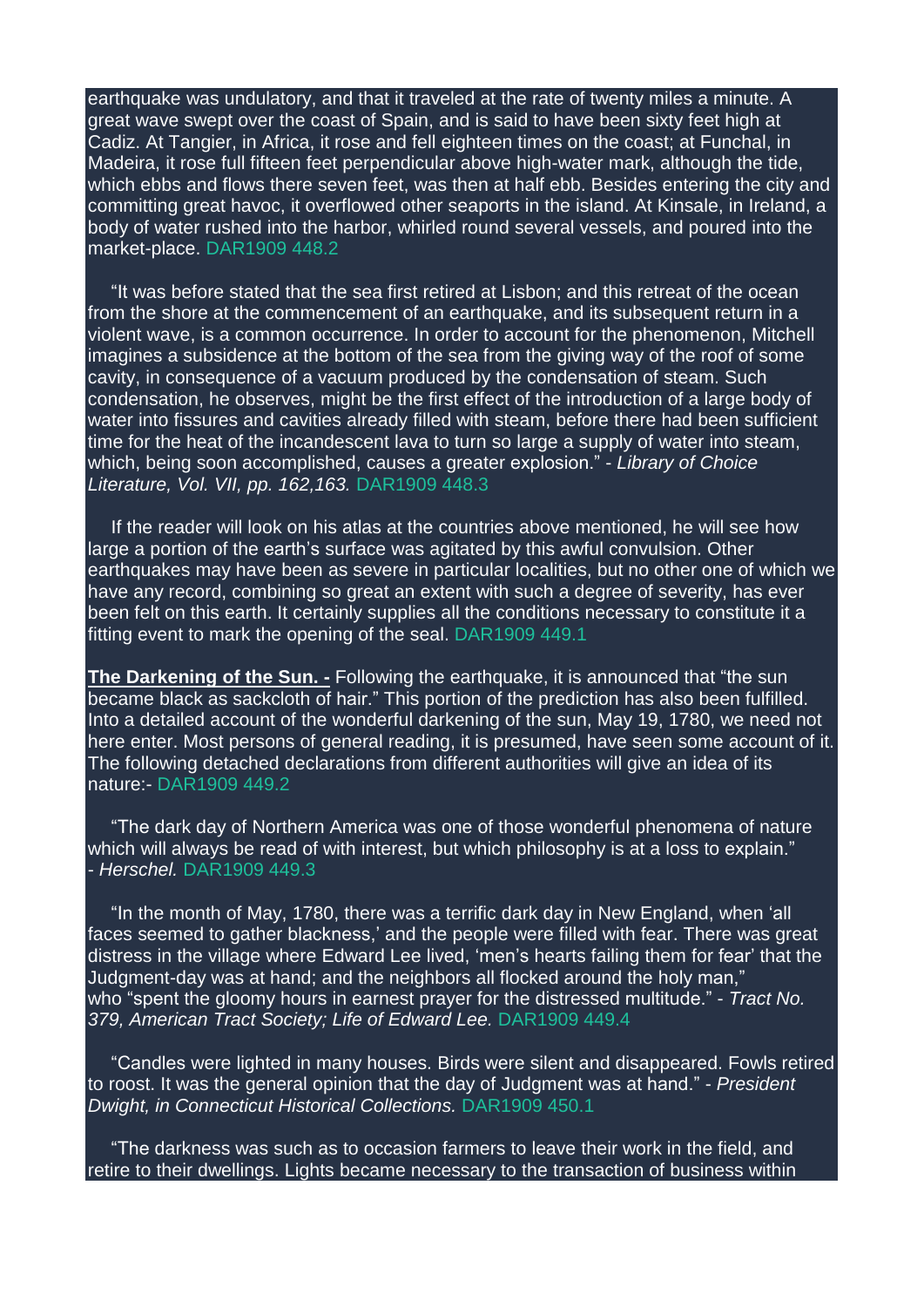## doors. The darkness continued through the day." - *Gage's History of Rowley, Mass.* DAR1909 450.2

"The cocks crew as at daybreak, and everything bore the appearance of gloom of night. The alarm produced by this unusual aspect of the heavens was very great." - *Portsmouth Journal, May 20, 1843.* DAR1909 450.3

"It was midnight darkness at noonday.... Thousands of people who could not account for it from natural causes, were greatly terrified; and indeed, it cast a universal gloom on the earth. The frogs and night-hawks began their notes." - *Dr. Adams.* DAR1909 450.4

"Similar days have occasionally been known, though inferior in the degree or extent of their darkness. The causes of these phenomena are unknown. They certainly were not the result of eclipses." - *Sear's Guide to Knowledge.* DAR1909 450.5

"Almost, if not altogether alone, as the most mysterious and yet unexplained phenomenon of its kind in nature's diversified range of events, during the last century, stands the *dark day* of May 19th, 1780, - a most unaccountable darkening of the whole visible heavens and atmosphere in New England, - which brought intense alarm and distress to multitudes of minds, as well as dismay to the brute creation, the fowls fleeing, bewildered, to their roosts, and the birds to their nests, and the cattle returning to their stalls. Indeed, thousands of the good people of that day became fully convinced that the end of all things terrestrial had come.... The extent of this darkness was also very remarkable. It was observed at the most easterly regions of New England; westward to the farthest parts of Connecticut, and at Albany; to the southward, it was observed all along the seacoast; and to the north, as far as the American settlements extended. It probably far exceeded these boundaries, but the exact limits were never positively known." - *Our First Century, by R. M. Devens, pp. 89, 90.* DAR1909 450.6

**The Moon Became as Blood. -** The darkness of the following night, May 19, 1780, was as unnatural as that of the day had been. DAR1909 451.2

"The darkness of the following evening was probably as gross as has ever been observed since the Almighty fiat gave birth to light. I could not help conceiving at the time that if every luminous body in the universe had been shrouded in impenetrable darkness, or struck out of existence, the darkness could not have been more complete. A sheet of white paper held within a few inches of the eyes, was equally invisible with the blackest velvet." - *Mr. Tenney, of Exeter, N.H.* DAR1909 451.3

Dr. Adams, already quoted, wrote concerning the night following the dark day:- DAR1909 451.4

"Almost every one who happened to be out in the evening got lost in going home. The darkness was as uncommon in PICTURE the night as it was in the day, as the moon had fulled the day before." DAR1909 451.5

This statement respecting the phase of the moon proves the impossibility of an eclipse of the sun at that time. DAR1909 453.1

And whenever on this memorable night the moon did appear, as at certain times it did, it had, according to this prophecy, the appearance of blood. DAR1909 453.2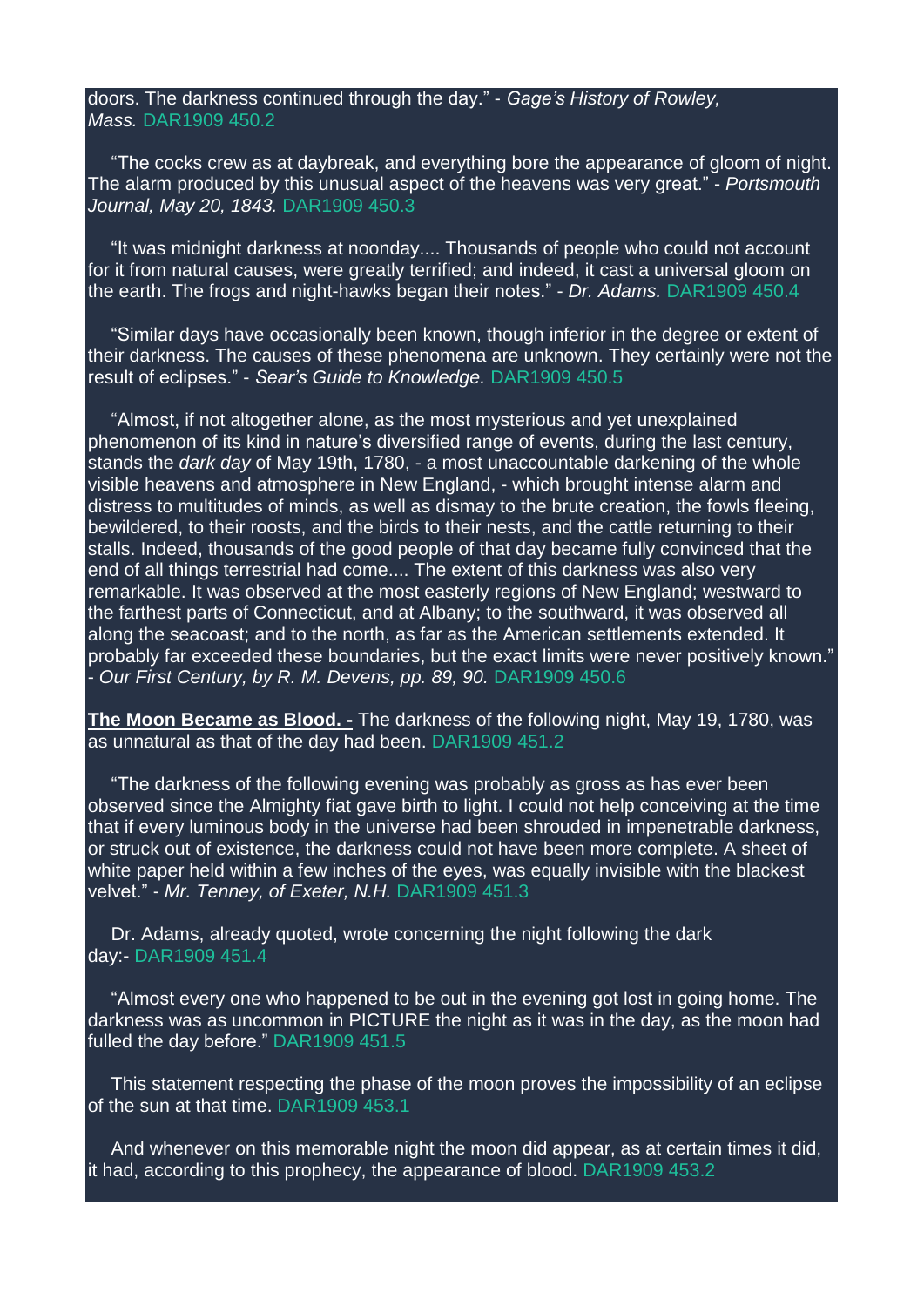**And the Stars of Heaven Fell. -** The voice of history still is, *Fulfilled!* Being a much later event than the darkening of the sun, there are multitudes in whose memories it is as fresh as if it were but yesterday. We refer to the great meteoric shower of Nov. 13, 1833. On this point a few extracts will suffice. DAR1909 453.3

"At the cry, 'Look out of the window,' I sprang from a deep sleep, and with wonder saw the east lighted up with the dawn and meteors.... I called to my wife to behold; and while robing, she exclaimed, 'See how the stars fall!' I replied, 'That is the wonder;' and we felt in our hearts that it was a sign of the last days. For truly 'the stars of heaven fell unto the earth, even as a fig tree casteth her untimely figs, when she is shaken of a mighty wind.' [Revelation](https://m.egwwritings.org/en/book/1965.62854#62854) 6:13. This language of the prophet has always been received as metaphorical. Yesterday it was literally fulfilled. The ancients understood by *aster* in Greek, and *stella* in Latin, the smaller lights of heaven. The refinement of modern astronomy has made distinctions between stars of heaven and meteors of heaven. Therefore the idea of the prophet, as it is expressed in the original Greek, was literally fulfilled in the phenomenon of yesterday, so as no man before yesterday had conceived to be possible that it should be fulfilled. The immense size and distance of the planets and fixed stars forbid the idea of their falling *unto the earth.* Larger bodies cannot fall in myriads unto a smaller body; and most of the planets and all the fixed stars are many times larger than our earth; but these fell toward the earth. And how did they fall? Neither myself nor one of the family heard any report; and were I to hunt through nature for a simile, I could not find one so apt, to illustrate the appearance of the heavens, as that which St. John uses in the prophecy before quoted: 'The stars of heaven fell unto the earth.' They were not sheets, or flakes, or drops of fire; but they were what the world understands by falling stars; and one speaking to his fellow, in the midst of the scene, would say, 'See how the stars fall!' And he who heard would not stop to correct the astronomy of the speaker, any more than he would reply, 'The sun does not move,' to one who should tell him, 'The sun is rising.' The stars fell 'even as a fig tree casteth her untimely figs, when she is shaken of a mighty wind.' Here is the exactness of the prophet. The falling stars did not come as if from several trees shaken, but from *one.* Those which appeared in the east fell toward the east; those which appeared in the north fell toward the north; those which appeared in the west fell toward the west; and those which appeared in the south (for I went out of my residence into the park), fell toward the south. And they fell not as *ripe* fruit falls; far from it; but they flew, they were *cast,* like the unripe, which at first refuses to leave the branch, and when, under a violent pressure, it does break its hold, it flies swiftly, straight off, descending; and in the multitude falling, some cross the track of others, as they are thrown with more or less force, but each one falls on its own side of the tree." - *New York Journal of Commerce, Nov. 14, 1833.* DAR1909 453.4

"Extensive and magnificent showers of shooting stars have been known to occur at various places in modern times; but the most universal and wonderful which has ever been recorded, is that of the 13th of November, 1833, *the whole firmament, over all the United States, being then, for hours,* in fiery commotion. No celestial phenomenon has ever occurred in this country since its first settlement, which was viewed with such intense admiration by one class in the community, or with so much dread and alarm by another.... During the three hours of its continuance, the day of judgment was believed to be only waiting for sunrise." - *Our First Century, p. 329.* DAR1909 454.1

"Arago computes that not less than *two hundred and forty thousand meteors were at the same time visible above the horizon of Boston."* And of the display at Niagara it is said that "no spectacle so terribly grand and sublime was ever before beheld by man as that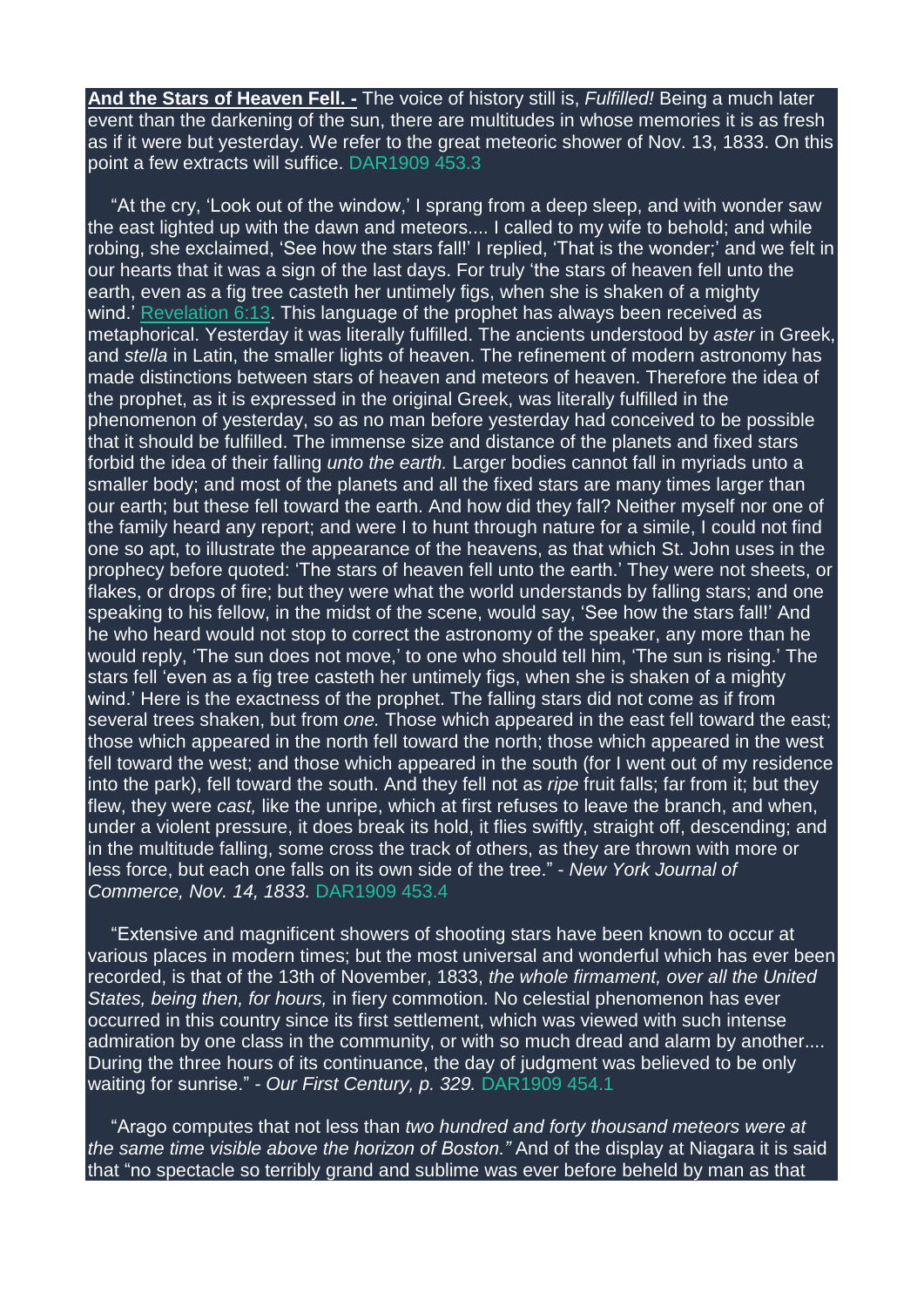of *the firmament descending in fiery torrents over the dark and roaring cataract." - Id., ib.* DAR1909 454.2

**And the Heaven Departed as Scroll.** - In this event our minds are turned to the future. From looking at the past, and beholding the word of God fulfilled, we are now called to look at events in the future, which are no less sure to come. Here is our position, unmistakably defined. We stand between the 13th and 14th verses of this chapter. We wait for the heavens to depart as a scroll when it is rolled together. And these are times of unparalleled solemnity and importance; for we know not how near we may be to the fulfilment of these things. DAR1909 455.1

This departing of the heavens is included in what the evangelists call, in the same series of events, the shaking of the powers of the heavens. Other scriptures give us further particulars concerning this prediction. From Hebrews [12:25-27;](https://m.egwwritings.org/en/book/1965.61680#61680) Joel [3:16;](https://m.egwwritings.org/en/book/1965.45629#45629) [Jeremiah](https://m.egwwritings.org/en/book/1965.39925#39925) 25:30- [33;](https://m.egwwritings.org/en/book/1965.39925#39925) [Revelation](https://m.egwwritings.org/en/book/1965.63194#63194) 16:17, we learn that it is the voice of God, as he speaks in terrible majesty from his throne in heaven, that causes this fearful commotion in earth and sky. Once the Lord spoke, when with an audible voice he declared to his creatures the precepts of his eternal law, and the earth shook. He is to speak again, and not only the earth will shake, but the heavens also. Then will the earth "reel to and fro like a drunkard;" it will be "dissolved" and "utterly broken down" [\(Isaiah](https://m.egwwritings.org/en/book/1965.36921#36921) 24); mountains will move from their firm bases; islands will suddenly change their location in the midst of the sea; from the level plain will arise the precipitous mountain; rocks will thrust up their ragged forms from earth's broken surface; and while the voice of God is reverberating through the earth, the direst confusion will reign over the face of nature. DAR1909 455.2

To show that this is no mere conception of the imagination, the reader is requested to mark the exact phraseology which some of the prophets have used in reference to this time. Isaiah  $(24:19, 20)$  $(24:19, 20)$  says: "The earth is utterly broken down, the earth is clean dissolved, the earth is moved exceedingly. DAR1909 455.3

The earth shall reel to and fro like a drunkard, and shall be removed like a cottage; and the transgression thereof shall be heavy upon it; and it shall fall, and not rise again." Jeremiah [\(4:23-27\)](https://m.egwwritings.org/en/book/1965.38876#38876) in thrilling language describes the scene as follows: "I beheld the earth, and, lo, it was without form, and void; and the heavens, and they had no light. I beheld the mountains, and, lo, they trembled, and all the hills move lightly. I beheld, and, lo, there was no man, and all the birds of the heavens were fled.... For thus hath the Lord said, The whole land shall be desolate." (See also the scriptures referred to above.) DAR1909 456.1

Then will the world's dream of carnal security be effectually broken. Kings, who, intoxicated with their own earthly authority, have never dreamed of a higher power than themselves, now realize that there is One who reigns King of kings; and the great men behold the vanity of all earthly pomp, for there is a greatness above that of earth; and the rich men throw their silver and gold to the moles and bats, for it cannot save them in that day; and the chief captains forget their little brief authority, and the mighty men their might; and every bondman who is in the still worse bondage of sin, and every freeman, - all classes of the wicked, from the highest to the lowest, - join in the general wail of consternation and despair. They who never prayed to Him whose arm could bring salvation, now raise an agonizing prayer to rocks and mountains to bury them forever from the sight of Him whose presence brings to them destruction. Fain would they now avoid reaping what they have sown by a life of lust and sin. Fain would they now shun the fearful treasure of wrath which they have been heaping up for themselves against this day. Fain would they bury themselves and their catalogue of crimes in everlasting darkness. And so